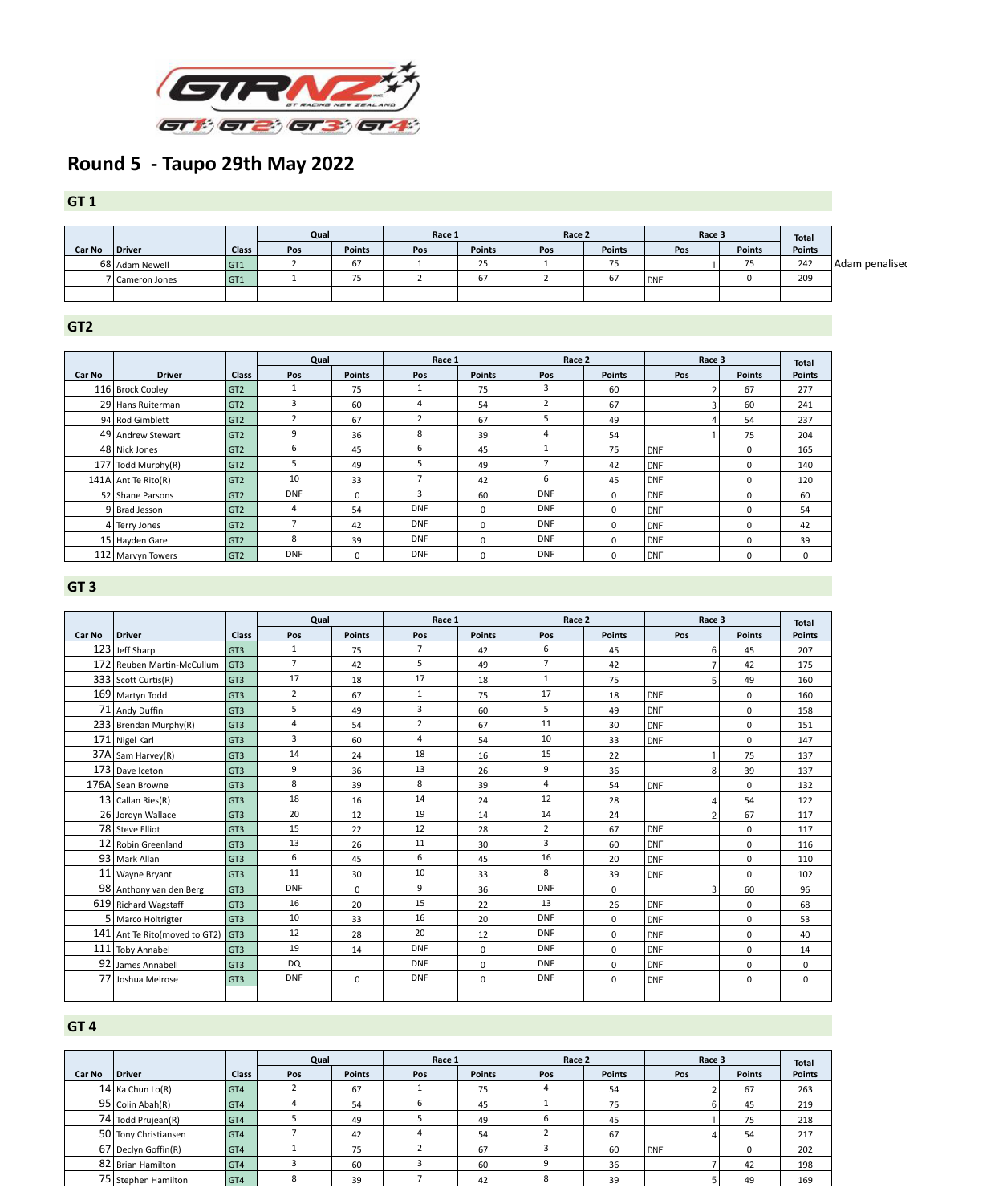| $131$ Tony Lindsay(R)  | $\overline{G}$ T4 | 10 | 33 |            | 36 | 10         | 33 |            | 39 | 141 |
|------------------------|-------------------|----|----|------------|----|------------|----|------------|----|-----|
| 18 Anton Bryant        | GT4               | 11 | 30 | <b>DNF</b> |    |            | 49 |            | 60 | 139 |
| $28$ Nathan Harris(R)  | GT4               |    | 36 |            | 39 |            |    | <b>DNF</b> |    | 117 |
| $22$ Keegan Hickson(R) | GT4               |    | 45 | <b>DNF</b> |    | <b>DNF</b> |    | <b>DNF</b> |    | 45  |
|                        |                   |    |    |            |    |            |    |            |    |     |